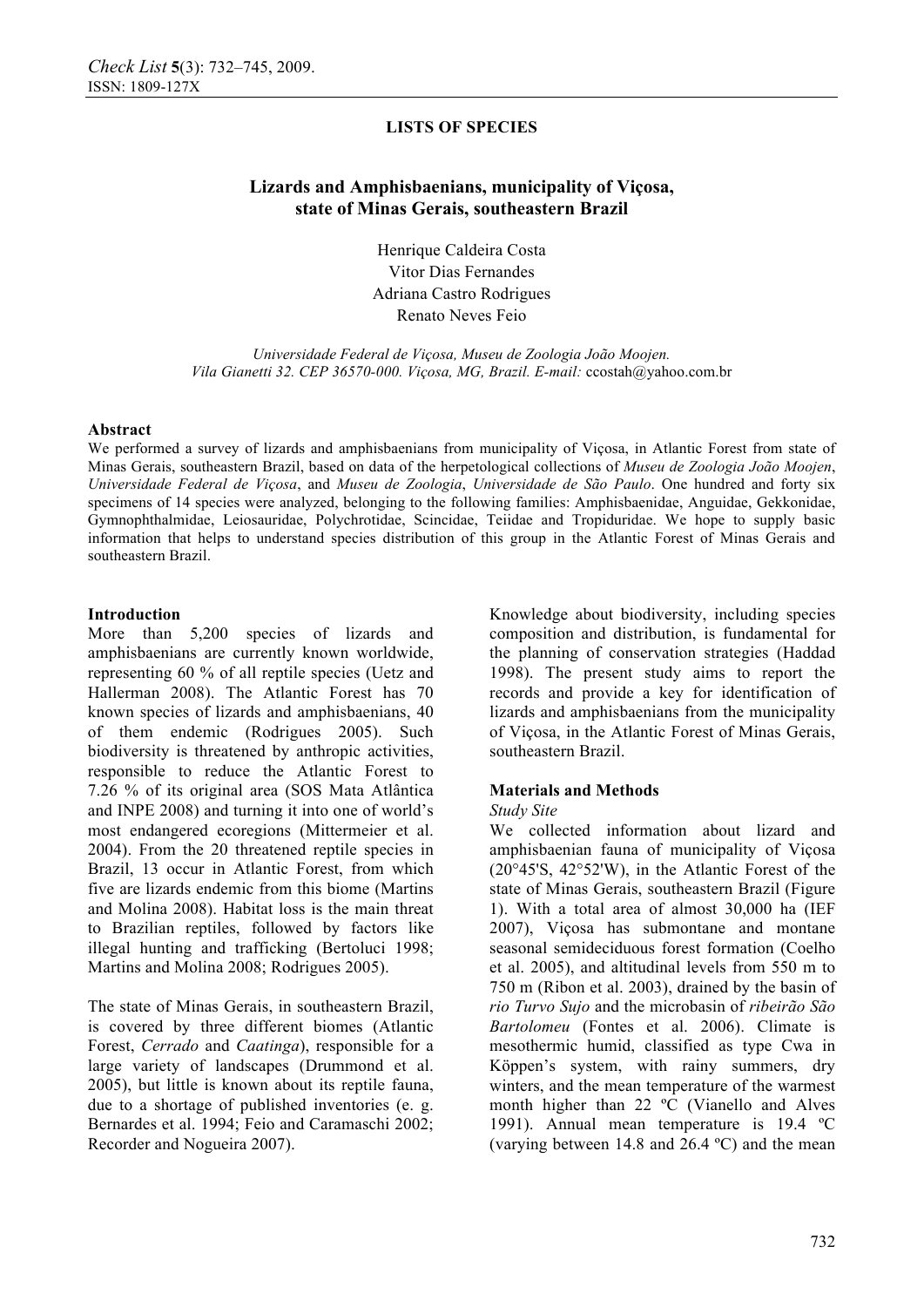annual precipitation is 1,221.40 mm (Departamento Nacional de Meteorologia 1992).

The region of Viçosa has been explored since the beginning of the 19th century, when its first settlers arrived from the gold-mining regions of Ouro Preto and Mariana (Pereira 2005). Agrarian activity, especially coffee plantation, was responsible for the first step in local economic

development (Pereira 2005). Today, Viçosa's landscape is turned mainly into pastures (Coelho et al. 2005), and forested area was reduced to 7,072 ha (23.62 % of municipality's total area) (IEF 2007), mostly  $(> 99\%)$  of secondary forest with 20 to 60 years of regeneration (Ribon et al. 2003). Also see Ribon et al. (2003) for more detailing information on the history of destruction and fragmentation of the region.



42°55'W



**Figure 1.** Map of study site and localities with records of lizards and amphisbaenians in municipality of Viçosa, state of Minas Gerais, Brazil. Insert maps on the left, from top to down correspond to Brazil, state of Minas Gerais and the boundaries of municipality of Viçosa. Green = Forested Areas; Grey = Urban Area and UFV Campus. Some close localities were fused in a single dot to facilitate visualization. 1 – *Parque do Ipê*; 2 – *Violeira*; 3 – *Pau de Paina*; 4 – Júlia Mola Condominium; 5 – Community of Nobres ; 6 – Angelina Bernardes Street; 7 – Marechal Castelo Branco Avenue, *Museu de Zoologia João Moojen* and *Vila Gianetti*; 8 – Estudantes Street; 9 – Purdue Street ; 10 – Little forested area behind Papa João XXIII Street; 11 – *Mata da Biologia* (Secondary Forest in UFV Campus) and dirt road near COLUNI; 12 – UFV Apiary; 13 – Central UFV Campus (CCB, CEE, PVA and Women's lodging buildings); 14 – UFV Cooperative ; 15 – UFV Gymnasium; 16 – Nossa Senhora das Graças Street; 17 – UFV Coffee Plantation; 18 – *Nova Viçosa*; 19 – UFV Silviculture department; 20 – *Centreinar* building, UFV; 21 – UFV Dendrology department; 22 – UFV Stable; 23 – Acamari Condominium; 24 – *Mata do Seu Nico* (Primary Forest); 25 – *Mata do Paraíso* (Secondary Forest); 26 – *Mata do Paraíso* (Open area with old pastures in regeneration stage); 27 – *Mata do Paraíso* (Secondary Forest); 28 – Paraíso Farm; 29 – *Mata do Paraíso* (Secondary Forest).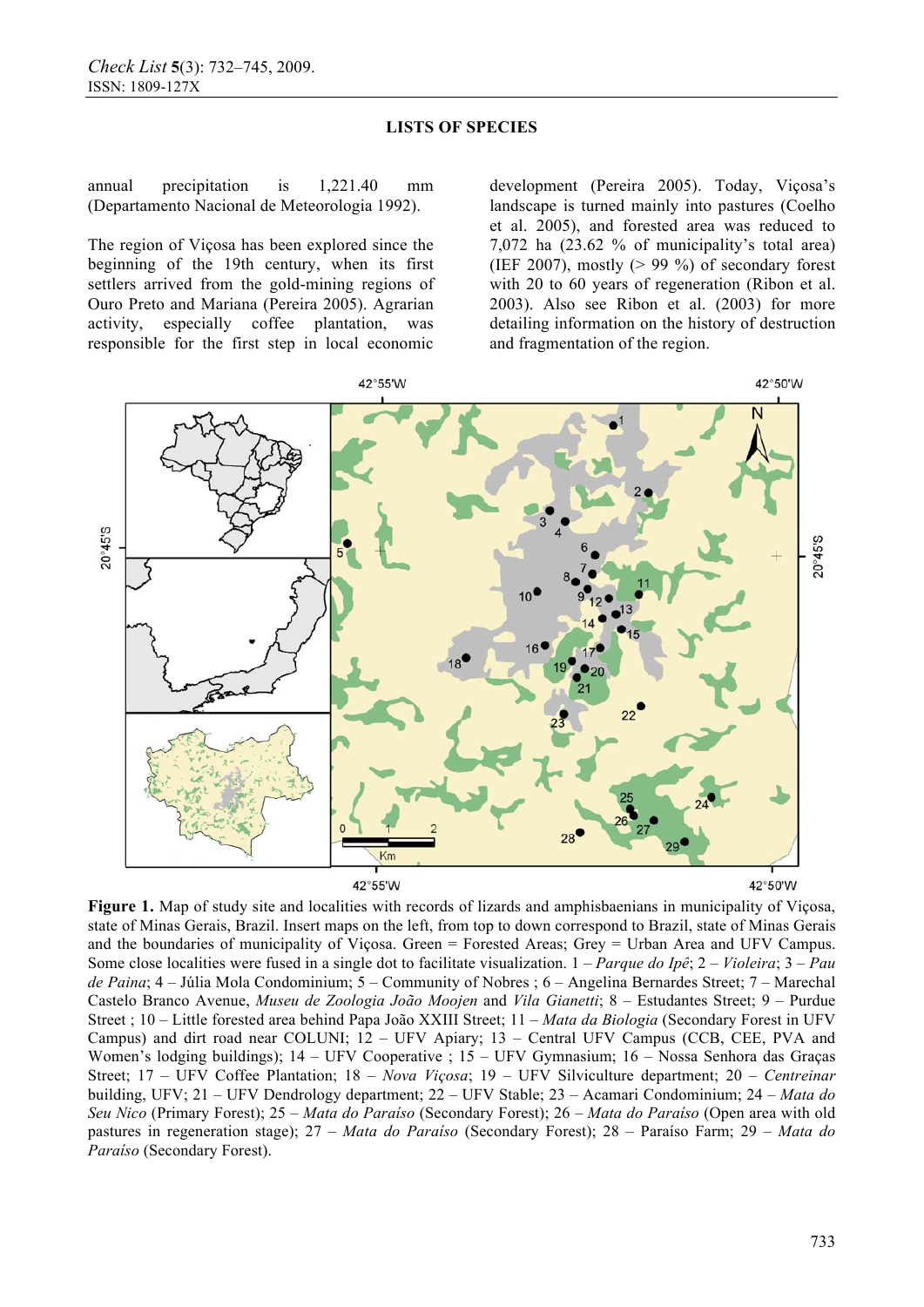### *Data Collection*

We examined lizards and amphisbaenians from Viçosa housed in the herpetological collections of *Museu de Zoologia João Moojen*, *Universidade Federal de Viçosa*, Minas Gerais (MZUFV), and *Museu de Zoologia*, *Universidade de São Paulo*, São Paulo (MZUSP), both in southeastern Brazil. Data on habitat type were obtained from the specimens registration book (when present), and occasional observations in wild.

For species identification we consulted specialists and the papers of Peters and Donoso-Barros (1970), Gans (1971a; b), Vanzolini (1978), Vanzolini et al. (1980) Rodrigues (1987), Ávila-Pires (1995), Porto et al. (2000), Vanzolini (2002), Miralles et al. (2006) and Rodrigues et al. (2006). Classification used here follows Estes et al. (1988), Frost et al. (2001), Vidal et al. (2007) and Gamble et al. (2008).

#### **Results and discussion**

We examined 146 specimens of 14 species in nine families: Amphisbaenidae (2), Anguidae (2), Gekkonidae (1), Gymnophthalmidae (2), Leiosauridae (2), Polychrotidae (1), Scincidae (1), Teiidae (2) and Tropiduridae (1). The presence of only one specimen in MZUSP, which has one of Brazil's largest reptile collections, reinforces the importance of MZUFV as a regional collection (Prudente 2003).

We present below information of the known species of lizards and amphisbaenians of Viçosa. As the campus of Viçosa Federal University (UFV) has many grassed areas and is partially surrounded by forests, we consider it apart from urban areas. Numbers in parentheses correspond to the number of specimens from each area and may be in disagreement with total number of specimens, due to lack of specific locality data for all of them. Table 1 summarizes these results.

**Table 1.** Species of lizards and amphisbaenians, registered in municipality of Viçosa, Atlantic Forest of the state of Minas Gerais. N = number of voucher specimens;  $O = old$  pastures in regeneration stage;  $PF = primary$  forest;  $SF =$  secondary forest;  $UA =$  urban area;  $RA =$  rural area;  $UFV = Vi$ cosa Federal University campus.

**————————————————**

|                                                |                | Habitat  |                |                |              |    |            |  |  |
|------------------------------------------------|----------------|----------|----------------|----------------|--------------|----|------------|--|--|
| <b>TAXON</b>                                   |                | $\Omega$ | PF             | SF             | <b>UA</b>    | RA | <b>UFV</b> |  |  |
| <b>AMPHISBAENIDAE</b>                          |                |          |                |                |              |    |            |  |  |
| Amphisbaena alba Linnaeus, 1758                | 7              | X        |                | X              | X            | X  | X          |  |  |
| Leposternon microcephalum Wagler, 1824         | 7              |          |                |                | $\mathbf{X}$ | X  | X          |  |  |
| <b>ANGUIDAE</b>                                |                |          |                |                |              |    |            |  |  |
| Diploglossus fasciatus (Gray, 1831)            | 1              |          |                |                | X            |    |            |  |  |
| Ophiodes cf. striatus (Spix, 1825)             | 11             | X        |                |                | X            | X  | X          |  |  |
| <b>GEKKONIDAE</b>                              |                |          |                |                |              |    |            |  |  |
| Hemidactylus mabouia (Moreau de Jonnès, 1818)  | 20             |          |                | $\blacksquare$ | X            |    | X          |  |  |
| <b>GYMNOPHTHALMIDAE</b>                        |                |          |                |                |              |    |            |  |  |
| Ecpleopus gaudichadii Duméril and Bibron, 1839 | 20             | X        | $\blacksquare$ | X              | X            |    | X          |  |  |
| <i>Placosoma</i> sp.                           | $\overline{2}$ |          |                | X              |              |    |            |  |  |
| <b>LEIOSAURIDAE</b>                            |                |          |                |                |              |    |            |  |  |
| Enyalius bilineatus Duméril and Bibron, 1837   | 16             | X        | $\blacksquare$ | X              | X            |    | X          |  |  |
| Enyalius brasiliensis Lesson, 1828             | 15             | X        |                | X              |              |    | X          |  |  |
| <b>POLYCHROTIDAE</b>                           |                |          |                |                |              |    |            |  |  |
| Anolis fuscoauratus D'Orbigny, 1837            | 3              | X        | $\mathbf{X}$   |                |              |    |            |  |  |
| <b>SCINCIDAE</b>                               |                |          |                |                |              |    |            |  |  |
| Mabuya dorsivittata Cope, 1862                 | 12             | X        |                |                |              |    | X          |  |  |
| <b>TEHDAE</b>                                  |                |          |                |                |              |    |            |  |  |
| Ameiva ameiva (Linnaeus, 1758)                 | 1              |          |                |                |              |    |            |  |  |
| Tupinambis merianae (Duméril and Bibron, 1839) | 4              | X        | ÷              | X              | X            |    | X          |  |  |
| <b>TROPIDURIDAE</b>                            |                |          |                |                |              |    |            |  |  |
| Tropidurus torquatus (Wied, 1820)              | 27             | X        | ÷,             | $\blacksquare$ | X            |    | X          |  |  |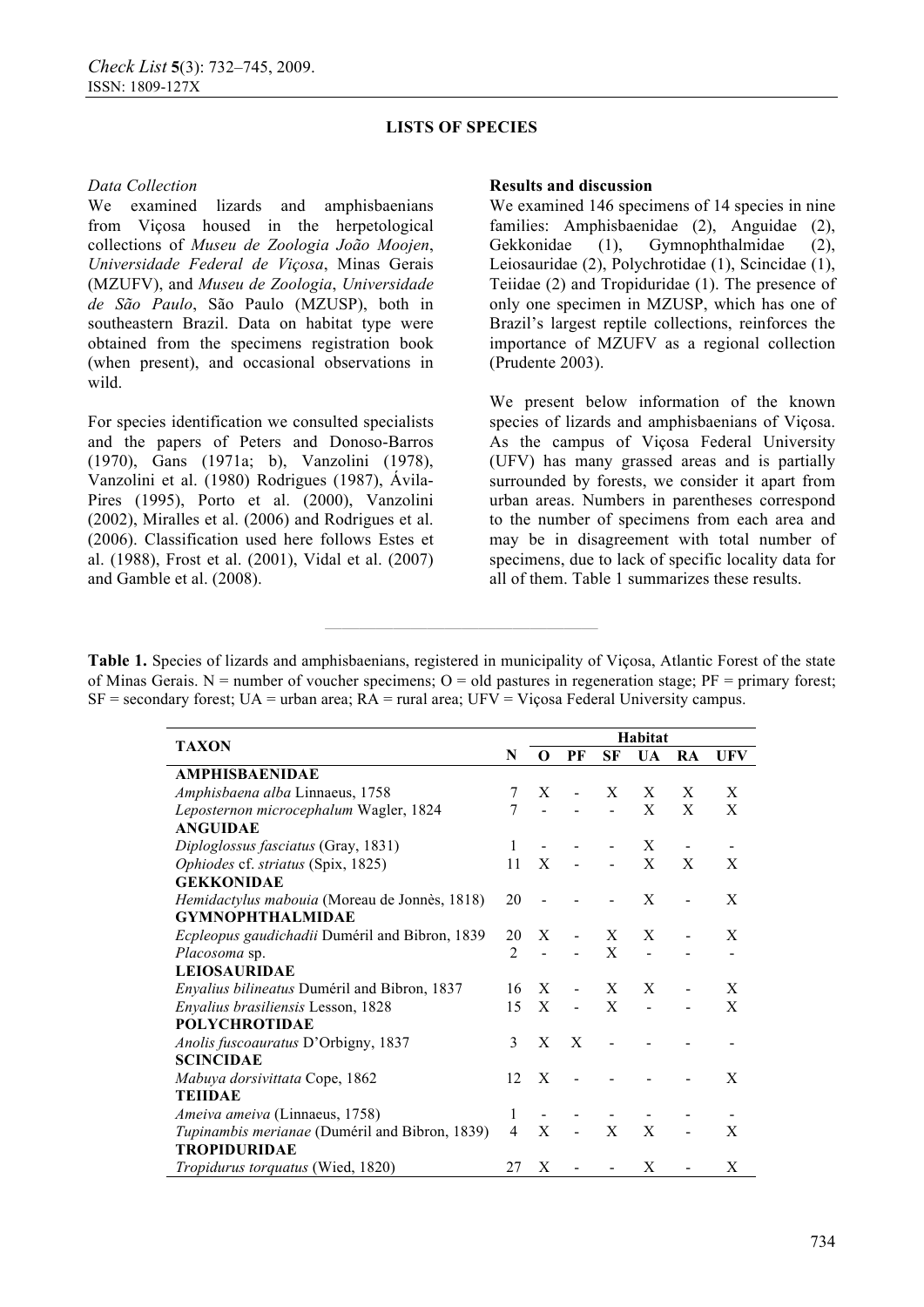#### AMPHISBAENIDAE

1. *Amphisbaena alba* Linnaeus, 1758 (Figure 2).  $N = 7$ . With a wide distribution, this species occurs along the cis-Andean South America south to Paraguay (Vanzolini 2002). In Viçosa, there are records of *A. alba* in old pastures in regeneration stage (1), secondary forest (1), urban (1) and rural (1) areas and in UFV campus (1).

2. *Leposternon microcephalum* Wagler, 1824 (Figure 3).  $N = 7$ . Widely distributed in Brazil, also occurring in Bolivia, Paraguay, Argentina and Uruguay (Perez & Ribeiro 2008). In Viçosa, *L. microcephalum* is known to occur in UFV campus (1), urban (1) and rural (1) areas.



**Figure 2.** *Amphisbaena alba* (specimen not collected). Photo by H. C. Costa.



**Figure 3.** *Leposternon microcephalum* (MZUFV 707 in life). Photo by V. A. São-Pedro.

#### ANGUIDAE

1. *Diploglossus fasciatus* (Gray, 1831) (Figure 4).  $N = 1$ . This species has disjunct distribution in Amazon and Atlantic Forest biomes, where inhabits forests and anthropic areas (Ávila-Pires 1995). The only specimen from Viçosa is a juvenile collected in urban area.



**Figure 4.** *Diploglossus fasciatus* (MZUFV 477; preserved specimen). Photo by H. C. Costa.



**Figure 5.** *Ophiodes* cf. *striatus* (MZUFV 763 in life). Photo by H. C. Costa.

**————————————**

2. *Ophiodes* cf. *striatus* (Spix, 1825) (Figure 5). N = 11. *Ophiodes striatus* (Spix, 1825) actually consists of a species complex. The taxon occurring in Viçosa may correspond to *Ophiodes fragilis* (Raddi, 1820), which is distributed in the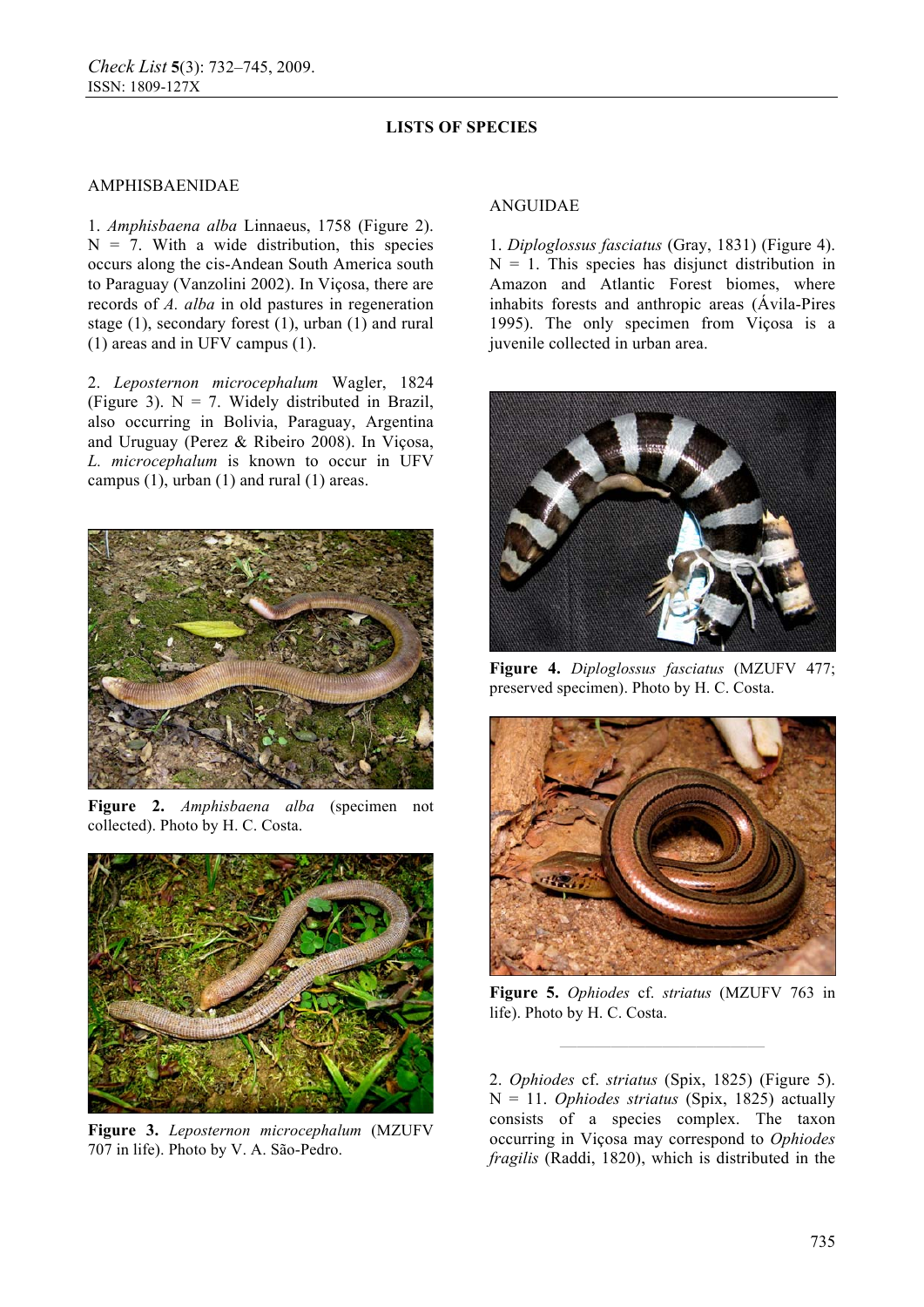states of Bahia and Mato Grosso do Sul, through southeastern and southern Brazil and in the region of Missiones, in Argentina (M. Borges-Martins, pers. comm.), basically in the Atlantic Forest domain. In Viçosa it is known to occur in old pastures in regeneration stage (1), UFV campus  $(5)$ , urban  $(1)$  and rural areas  $(1)$ .

#### GEKKONIDAE

1. *Hemidactylus mabouia* (Moreau de Jonnès, 1818) (Figure 6).  $N = 20$ . Recent molecular studies confirmed that *H. mabouia* originated in Africa, but it is still inconclusive when and how it arrived in South America (by the means of natural rafting or inside slave ships during Brazilian colonization) (Carranza and Arnold 2006). Today, *H. mabouia* is distributed in West Africa and in the New World, from South America to Florida, being primarily found in urban areas, but also occurring in natural environments in some regions (Carranza and Arnold 2006; Rödder et al. 2008). In Viçosa there are some records of *H. mabouia* in urban areas (5) and in UFV campus (6), and it is expected that this species occurs throughout all municipality buildings. It is currently unknown to inhabit any regional natural areas.



**Figure 6.** *Hemidactylus mabouia* (specimen not collected). Photo by H. C. Costa.

**————————————**

### GYMNOPHTHALMIDAE

1. *Ecpleopus gaudichadii* Duméril & Bibron, 1839 (Figure 7).  $N = 20$ . According to data from Uzzell (1969), this small lizard occurs along the Atlantic Forest of southeastern and southern Brazil, with an additional record from state of Goiás (in central Brazil), without precise locality data (which also could be from an Atlantic Forest area, as the southern region of Goiás was originally covered by this biome [SOS Mata Atlântica and INPE 2008]). In Viçosa, *E. gaudichaudii* is found in secondary forest (1), old pastures in regeneration stage (9), urban area (2) and in UFV campus (2).



**Figure 7.** *Ecpleopus gaudichaudii* (MZUFV 618 in life). Photo by D. J. Santana.

**————————————**

2. *Placosoma* sp. (Figure 8).  $N = 2$ . The genus *Placosoma* currently comprises three species, one (*Placosoma cipoense*) endemic from rocky montane fields (*campos rupestres*) of *serra do Cipó*, state of Minas Gerais, and the two other species (*P. glabellum* and *P. cordylinum*) occur in the Atlantic Forest of southeastern and southern Brazil (Peters and Donoso-Barros 1970). The record of *Placosoma* sp. is based on two adult specimens, one adult female (MZUFV 725) and one adult male (MZUFV 731), whose morphological data do not fit within the characteristics of any of the currently known species of the genus according to Uzzell (1959; 1962), Cunha (1966) and Peters and Donoso-Barros (1970). A more detailed study of these specimens, aiming to confirm their taxonomic status will be carried out by one of us (VDF). The two specimens were collected in secondary forest.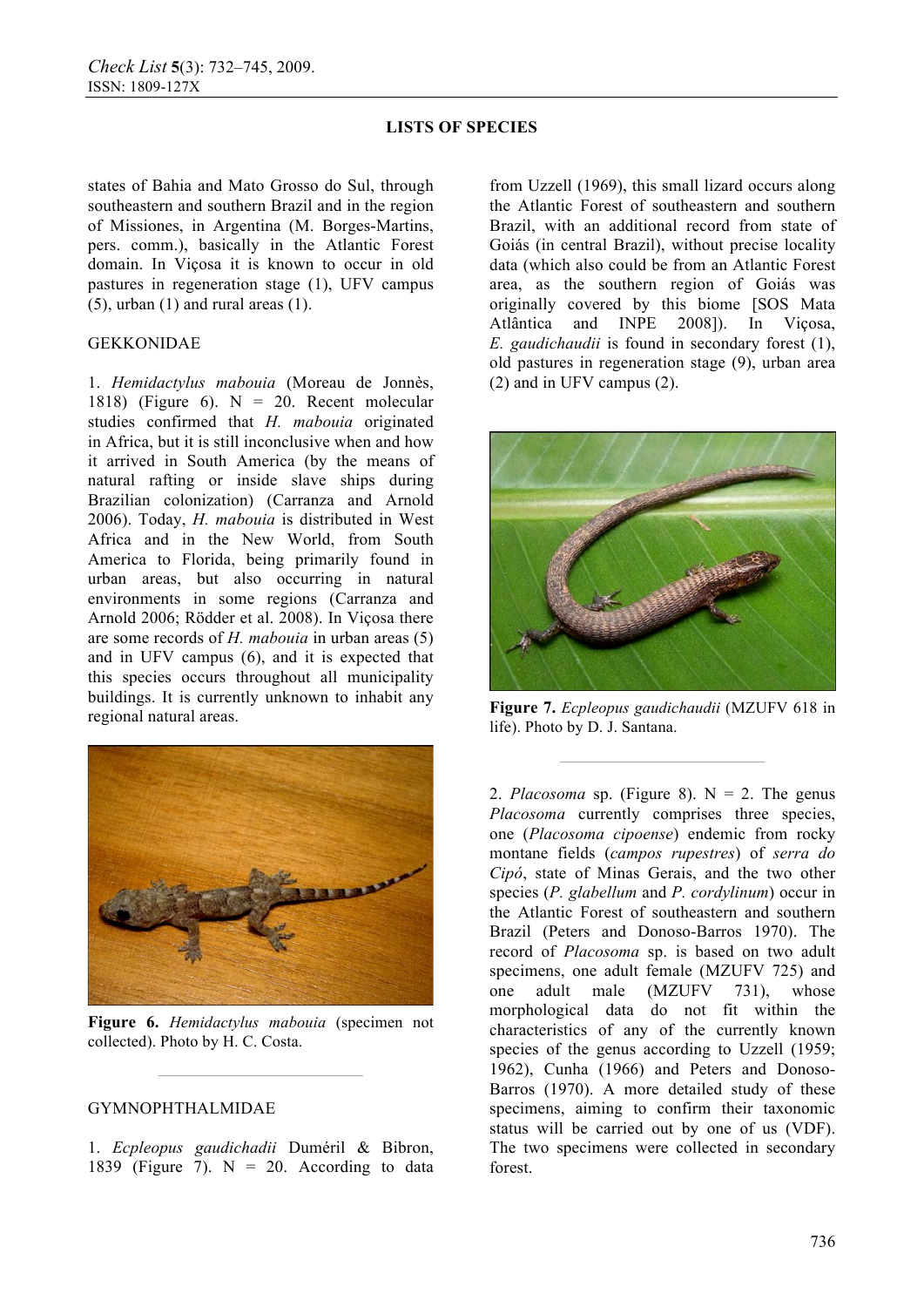

**Figure 8.** *Placosoma* sp. (MZUFV 725 in life). Photo by D. J. Santana.

**————————————**

### LEIOSAURIDAE

1. *Enyalius bilineatus* Duméril & Bibron, 1837 (Figure 9).  $N = 16$ . This species is distributied in the Atlantic Forest biome of southeastern Brazil, and in *Cerrado* of central Brazil (but specimens from west of the Espinhaço Range may represent a distinct taxon [C. E. V Bertolotto, unpublished data]), this species occurs mainly in altered areas as coffee plantations and second-growth vegetation, occasionally entering the forest (Jackson 1978; Teixeira et al. 2005). In Viçosa it is known to inhabit old pastures in regeneration stage (7), secondary forests (2), UFV campus (2) and urban area (1).



**Figure 9.** *Enyalius bilineatus* (MZUFV 730 in life). Photo by V. D. Fernandes.

2. *Enyalius brasiliensis* Lesson, 1828 (Figure 10).  $N = 15$ . This species occurs in forested areas in Atlantic Forest of southeastern Brazil (Jackson 1978, Teixeira et al. 2005). In Viçosa, *E. brasiliensis* was registered in secondary forests (13) and in UFV campus (1). We report a specimen not collected from old pastures in regeneration.



**Figure 10.** *Enyalius brasiliensis*. (A) Male (MZUFV 500 in life) Photo by H. C. Costa; (B) Female (MZUFV 701 in life). Photo by V. D. Fernandes.

**————————————**

### POLYCHROTIDAE

1. *Anolis fuscoauratus* D'Orbigny, 1837 (Figure 11).  $N = 3$ . With a wide range, this species is distributed in Amazon and Atlantic Forest biomes, inhabiting primary and secondary forests, and even arboreous areas in cities (Ávila-Pires 1995).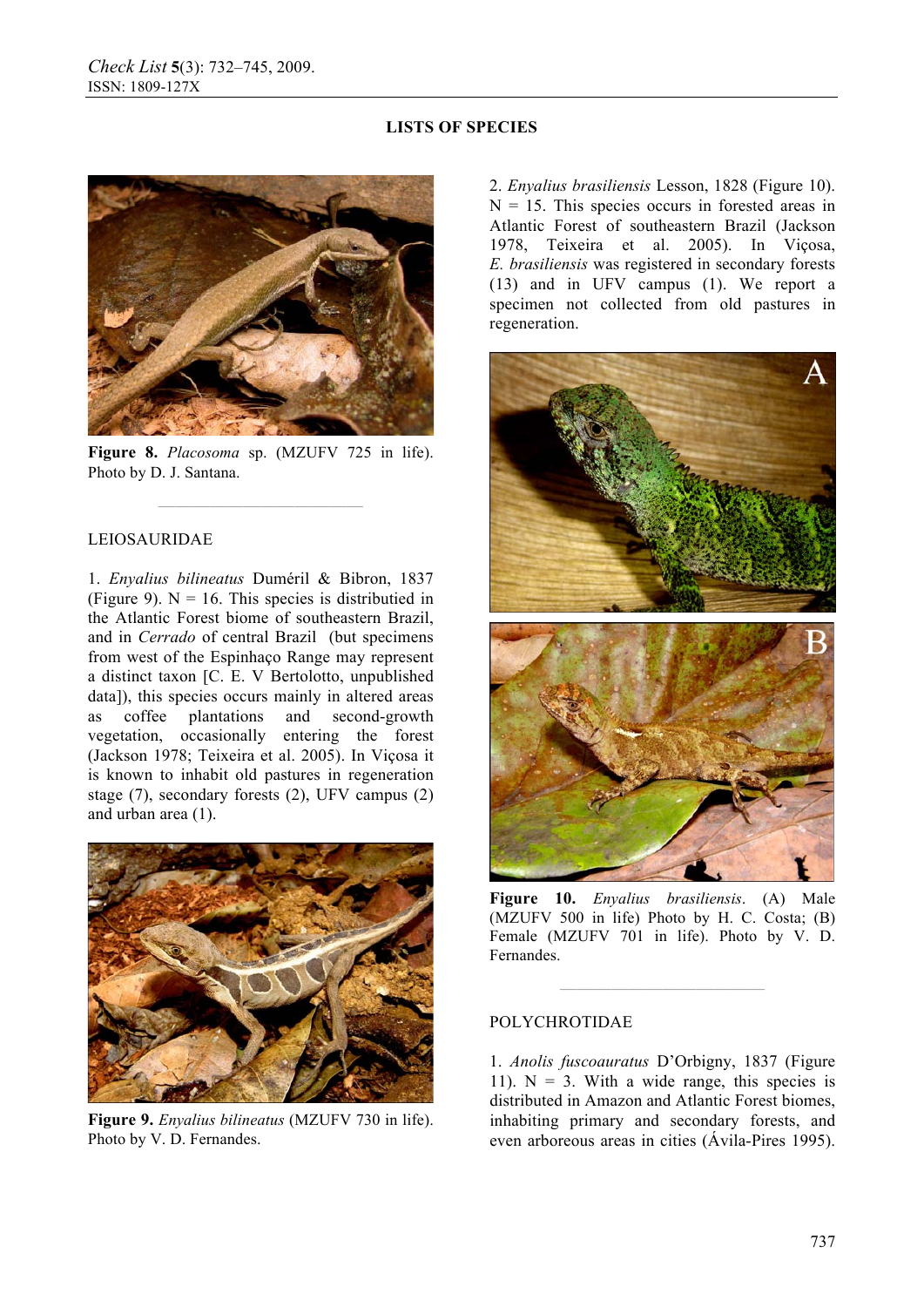In Viçosa, there is one record from a forest fragment considered primary (*mata do Seu Nico*), and other from old pastures in regeneration stage.



**Figure 11.** *Anolis fuscoauratus* (MZUFV 488; preserved specimen) . Photo by H. C. Costa.

## SCINCIDAE

1. *Mabuya dorsivittata* Cope, 1862 (Figure 12).  $N = 12$ . With a wide distribution range, it inhabits fields with predominance of gramines in Uruguay, Paraguay, Argentina and Brazil (Peters and Donoso-Barros 1970; Recorder and Nogueira 2007). In Viçosa there are records from UFV campus (2) and old pastures in regeneration (6).



**Figure 12.** *Mabuya dorsivittata* (specimen not collected). Photo by H. C. Costa.

**————————————**

### TEIIDAE

1. *Ameiva ameiva* (Linnaeus, 1758) (Figure 13).  $N = 1$ . It is an open area inhabitant (including clearings inside forests), well adapted to perianthropic environments, occurring from Caribbean islands and Panama to southern Brazil (Ávila Pires 1995). *Ameiva ameiva* is the only species for which there is no information about the type of habitat it occupies in Viçosa. The presence of only one specimen housed in MZUFV (collected in 1973), and the fact that neither the authors nor other local researchers never saw an individual of this species in Viçosa can suggest that it has a marginal distribution in the study site, low density, or both. We also do not discard the hypothesis of a label error and that MZUFV 070 may not be from Viçosa.



**Figure 13.** *Ameiva ameiva* (MZUFV 070; preserved specimen) . Photo by H. C. Costa.

**————————————**

2. *Tupinambis merianae* (Duméril & Bibron, 1839) (Figure 14).  $N = 4$ . This large teild is distributed in Argentina, Uruguay and Brazil (mainly south of the Amazon basin), occupying a large variety of environments, primarily clearings inside forests and forests edges (Ávila Pires 1995; Marques and Sazima 2004). *Tupinambis merianae*  is not a rare species in Viçosa, although there are few collected specimens. It is found foraging mainly in the edges of secondary forest and in old pastures in regeneration stage, but we also reported specimens in urban area, near vacant lots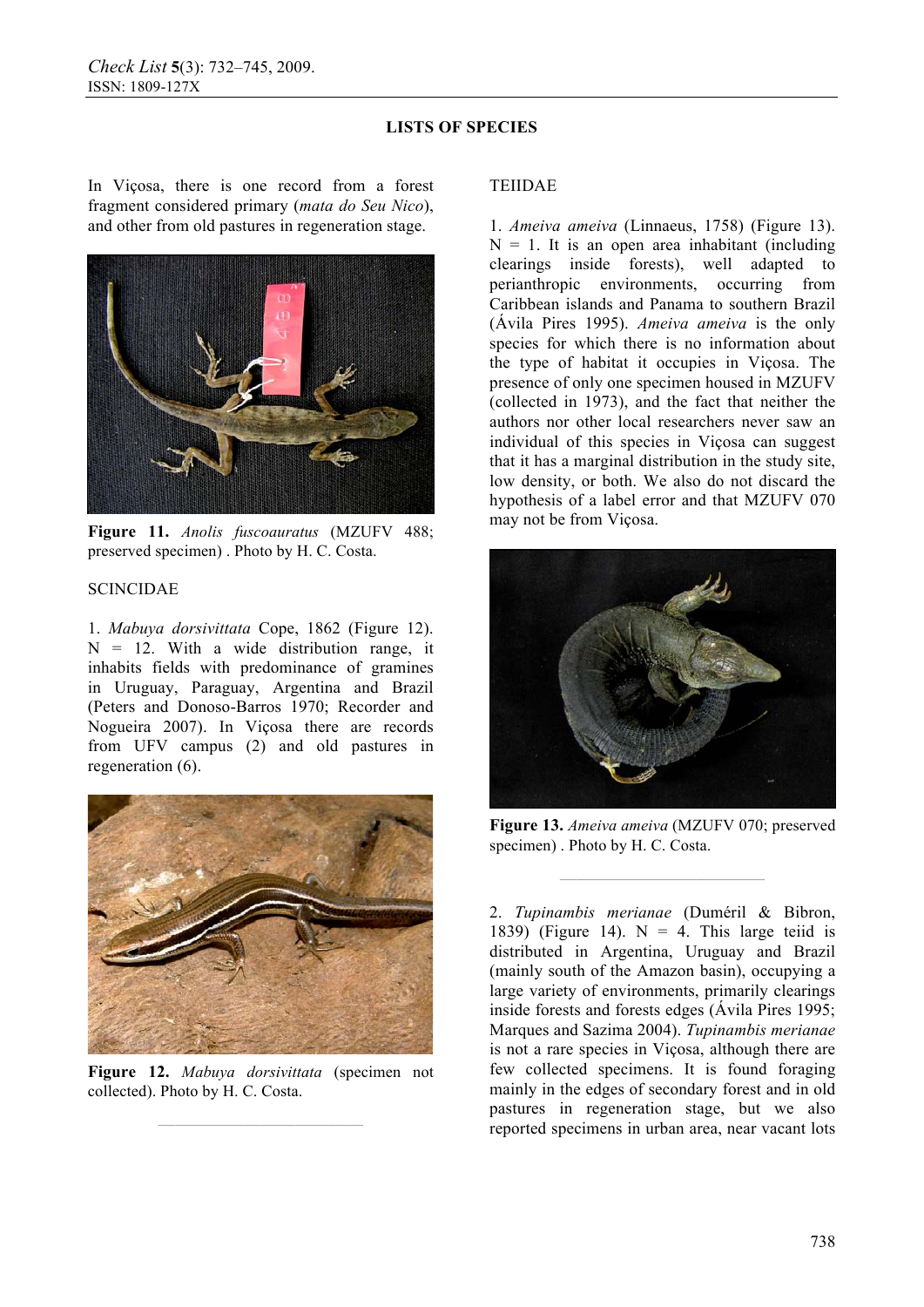and small patches of forest. Voucher specimens with locality data are from inside secondary forest (1) and UFV campus (2).



**Figure 14.** *Tupinambis merianae* (specimen not collected). Photo by R. C. Solar.

**————————————**

### TROPIDURIDAE

1. *Tropidurus torquatus* (Wied, 1820) (Figure 15).  $N = 27$ . It has a wide distribution in central and southern Brazil, occurring in the *Cerrado* biome, with relictual populations in Atlantic Forest enclaves of open formations (Rodrigues 1988). *Tropidurus torquatus* is very common in Viçosa, and easily found in urban area and in UFV *campus* on sunny days, thermoregulating on walls and sidewalks near gardens, yards or vacant lots. Collected specimens are from UFV campus (13), urban area (3) and old pastures in regeneration stage (7).

The lizard and amphisbaenian fauna of Viçosa consists of widespread species with relative resistance to antropization, inhabiting secondary forests, anthropic fields (old pastures in initial stages of succession) and in some cases even urban areas.

Although the original vegetation cover of Viçosa consists of semideciduous submontane and montane forests (Coelho et al. 2005), some municipalities near Viçosa have natural fragments of open fields (IEF 2007). Due to forest fragmentation along the 19th century and beginning of the 20th century (Ribon et al. 2003; Pereira 2005), it is possible that species inhabiting open formations (e. g. *Mabuya dorsivittata* and *Tropidurus torquatus*) have dispersed from natural to anthropic fields, extending their distribution in the region. But we also do not discard the hypothesis that Viçosa had some patches of natural fields not reported in literature (where those species could naturally occur), altered by human action when the first settlers arrived.



**Figure 15.** *Tropidurus torquatus* (specimen not collected). Photo by R. C. Solar.

**————————————**

With the exception of *Placosoma* sp., all lizard and amphisbaenian species from Viçosa occur (exclusively or in part) in non-forested environments. This probably reflects the historical deforestation in Viçosa. It is possible that forest dweller species may be restricted to the oldest forest fragments, and even that some species more sensible to human interventions have already disappeared. More fieldwork in old secondary and mainly in the scarce primary forest fragments of Viçosa will be necessary to evaluate if there is still some unregistered species in the municipality, and to study the effects of fragmentation on its lizard fauna.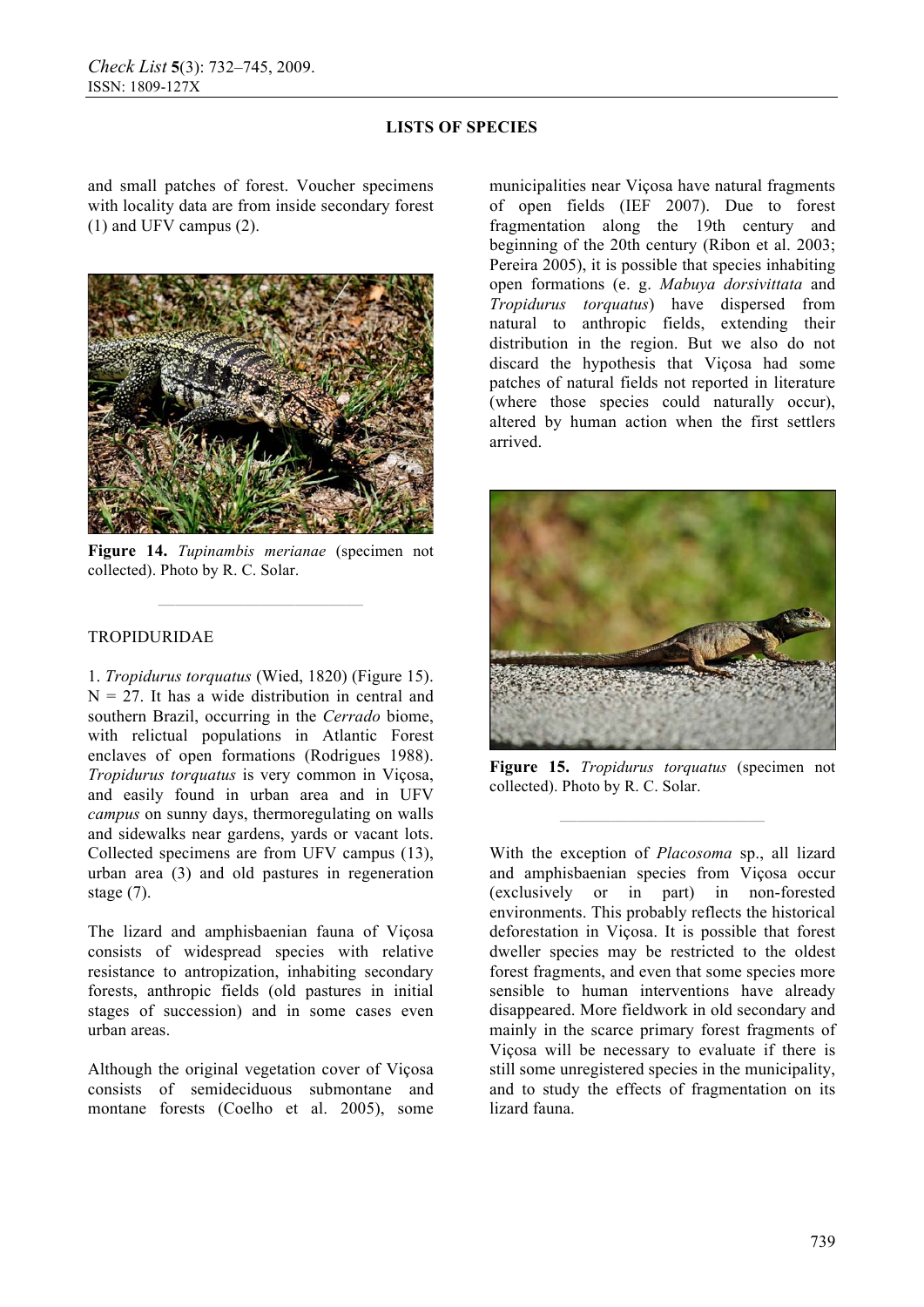#### **Identification key to the lizards and amphisbaenians of the municipality of Viçosa**

**2.a.** Hind limbs absent; body covered by segments (annuli) formed by several small squarish scales. ………………………………………………….. **3 2.b.** Hind limbs vestigial, leaf-like shaped; body covered by cycloid scales. ... *Ophiodes* **cf.** *striatus*  **3.a.** Head round-shaped; preanal pores present; nasal scales in contact. ……... *Amphisbaena alba*  **3.b.** Head shovel-shaped; preanal pores absent; nasal scales fused with rostral (rostronasal). ................................ *Leposternon microcephalum* 

**4.a.** Scales on dorsal part of head very small and granular; eyelids absent; digits flat. ……………... …………………………. *Hemidactylus mabouia*  **4.b.** Scales on dorsal part of head variable in size, but never granular; eyelids present; digits flat or not. ...................................................................... **5** 

**5.a.** Scales on dorsal part of head usually numerous, arranged irregularly. .......................... **6 5.b.** Scales on dorsal part of head arranged in regular plates, relatively few in number. ............ **9 6.a.** Vertebral crest present. ................................ **7 6.b.** Vertebral crest absent. ................................. **8** 

**7.a.** Subdigital lamellae smooth; a distinctive enlarged and elongate subocular scale present; tail longer than twice the snout-vent length; sexual dichromatism absent. ............ *Enyalius bilineatus*  **7.b.** Subdigital lamellae distinctly keeled; enlarged and elongate subocular scale absent; tail shorter than twice the snout-vent length; sexual dichromatism present, with adult males green and females tan, light brown or olive. .......................... ……………………………. *Enyalius brasiliensis* 

**8.a.** Gular fan present; digits flat; dorsal scales granular, juxtaposed to subimbricate and weakly keeled; ventral scales roundish, subimbricate and smooth; flat triangular scales around anterior part of ear-opening absent. .......... *Anolis fuscoauratus*  **8.b.** Gular fan absent; digits cylindrical; dorsal scales rhomboidal, imbricate, distinctly keeled and mucronate; ventral scales rhomboidal, imbricate and smooth; flat triangular scales around anterior part of ear-opening present. ..........…………… *Tropidurus torquatus*  **9.a.** Ventral scales cycloid. ............................... **10 9.b.** Ventral scales squarish. ............................. **11 10.a.** Two pairs of internasals; claws enclosed in an ungual sheath; transverse bands along body. …………………... *Diploglossus fasciatus*  **10.b.** One pair of internasals; claws not enclosed in an ungual sheath; one lateral dark band at each side of body, bordered by two light lines. .............. ……………………………... *Mabuya dorsivittata*  **11.a.** Nasals separated by frontonasal; less than 10 ventrals in a row across midbody. ..................... **12 11.b.** Nasals in contact medially; 10 ventrals or more across midbody. ....................................... **13 12.a.** Dorsal scales hexagonal and keeled; lateral scales subequal to dorsals. ………………………. ………………...………. *Ecpleopus gaudichaudii*  **12.b.** Dorsal scales smooth, never hexagonal; lateral scales distinctly reduced in size. ................. …………………………………… *Placosoma* **sp. 13.a.** Ten ventral scales in a row across midbody; preanal pores absent; lateral scales subequal ......... ………………………………….. *Ameiva ameiva*  **13.b.** More then 10 ventral scales in a row across midbody; preanal pores present; lateral scales reduced in size. ................. *Tupinambis merianae* 

#### **Acknowledgements**

**————————————————**

We thank Miguel T. Rodrigues and Davor Vrcibradic for helping in identification of some specimens and sending bibliographical references; Hussam Zaher and Carolina Castro-Mello (MZUSP) for information about the specimen under their care; CEDEF/IEF - campus UFV, for supplying vegetation charts of the study area; Mário R. Moura for gently making the map; *Fundação SOS Mata Atlântica* for allowing the use of their shape files; Márcio Borges-Martins, Paula Hanna Valdujo, and two anonymous referees for valuable comments on previous versions of the text. Diego J. Santana, Ricardo C. Solar and Vinícius A. São-Pedro for gently giving us some photos; PIBIC/CNPq provided grants to ACR.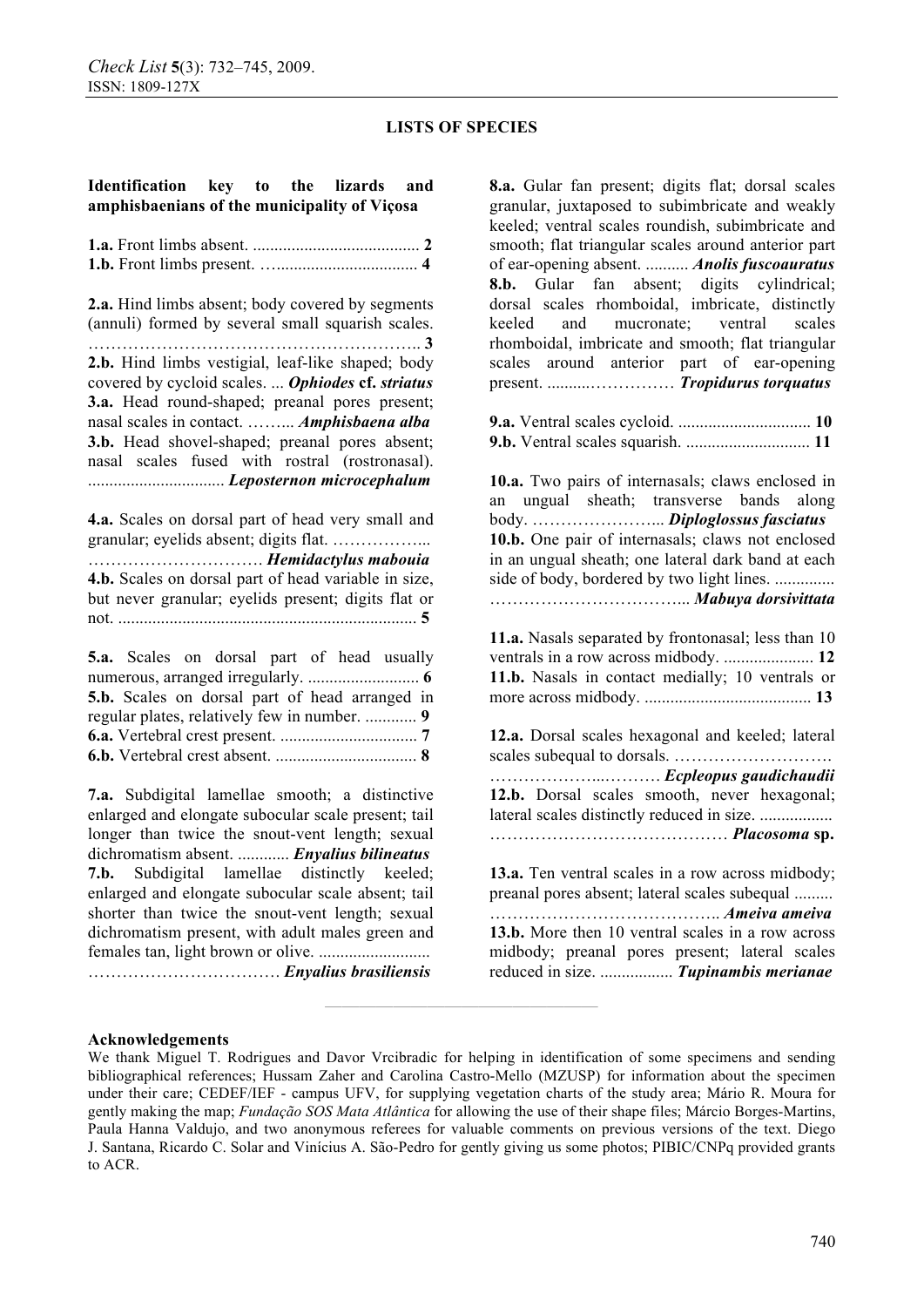#### **Literature Cited**

- Ávila-Pires, T. C. S. 1995. Lizards of Brazilian Amazonia (Reptilia: Squamata). Zoologische Verhandelingen, Leiden 299: 1-706.
- Bernardes, A. T., L. B. Nascimento, R. N. Feio, and U. Caramaschi. 1994. Herpetofauna; p. 49-56 *In* M. A. Drumond, P. M. Andrade and F. J. Cerceaux (ed.). Anais do Workshop sobre pesquisas prioritárias para o Parque Estadual do Rio Doce. Belo Horizonte: Instituto Estadual de Florestas and Engevix Engenharia S.A.
- Bertoluci, J. 1998. Répteis; p. 419-420 *In* A. B. M. Machado, G. A. B. Fonseca, R. B. Machado, L. M. S. Aguiar and L. V. Lins (ed.). Livro Vermelho das Espécies Ameaçadas de Extinção da Fauna de Minas Gerais. Belo Horizonte: Fundação Biodiversitas.
- Carranza, S. and E. N. Arnold. 2006. Systematics, biogeography, and evolution of *Hemidactylus geckos* (Reptilia: Gekkonidae) elucidated using mitochondrial DNA sequences. Molecular Phylogenetics and Evolution 38(2006): 531–545.
- Coelho, D. J. S., A. L. Souza, and C. M. L. Oliveira. 2005. Levantamento da cobertura florestal natural da Microrregião de Viçosa, MG, utilizando-se imagens de Landsat 5. Revista Árvore 29(1): 17-24.
- Cunha, O. R. 1966. Sôbre uma nova espécie de lagarto do estado de Minas Gerais *Placosoma cipoense* sp. n. (Lacertilia, Teiidae). Boletim do Museu Paraense Emílio Goeldi 61: 1-9.
- Departamento Nacional de Meteorologia. 1992. Normais climatológicas (1961-1990). Brasília: SPI/EMBRAPA. 84 p.
- Drummond, G. M., C. S. Martins, A. B. M. Machado, F. A. Sebaio, and Y. Antonini. 2005. Biodiversidade em Minas Gerais. Um Atlas para a Conservação. Belo Horizonte: Fundação Biodiversitas. 222 p.
- Estes, R., K. de Queiroz and J. Gauthier. 1988. Phylogenetic relationships within Squamata; p. 119-281 *In* R. Estes and G. Pregill (ed.). Phylogenetic relastionships of the lizards families. Palo Alto: Stanford University Press.
- Feio, R. N. and U. Caramaschi. 2002. Contribuição ao conhecimento da herpetofauna do nordeste do estado de Minas Gerais, Brasil. Phyllomedusa 1(2): 105-111.
- Frost, D. R., R. Etheridge, D. Janies, and T. A. Titus. 2001. Total Evidence, Sequence Alignment, Evolution of Polychrotid Lizards, and a Reclassification of the Iguania (Squamata: Iguania). American Museum Novitates 3343: 1-38.
- Gamble, T., A. M. Bauer, E. Greenbaum, and T. R. Jackman. 2008. Out of the blue: a novel, trans-Atlantic clade of geckos (Gekkota, Squamata). Zoologica Scripta, 37(4): 355-366.
- Gans, C. 1971a. Studies on Amphisbaenians (Amphisbaenia, Reptilia) 4. A Review of the Amphisbaenid Genus *Leposternon*. Bulletin of the American Museum of Natural History 144(6): 379- 464.
- Gans, C. 1971b. Redescription of Three Monotypic Genera of Amphisnaenians from South America: *Aulura* Barbour, *Bronia* Gray and *Mesobaena*  Mertens. American Museum Novitates. 2475: 1-32.
- Haddad, C. F. B. 1998. Biodiversidade dos Anfíbios no Estado de São Paulo; p. 16-26 *In* C. A. Joly and C. E. M. Bicudo (org.). Biodiversidade do Estado de São Paulo, Brasil: síntese do conhecimento ao final do século XX, 6: vertebrados. São Paulo: FAPESP.
- IEF (Instituto Estadual de Florestas). 2007. Mapa da flora nativa e dos reflorestamentos de Minas Gerais. Coordenadoria de Monitoramento CM/CEDEF.
- Fontes, L. E. F., R. B. A. Fernandes, J. S. Rodrigues, and I Fernandes-Filho. 2006. Recursos hídricos e uso do solo no município de Viçosa, MG; p. 1-20 *In* L. E. F. Fontes, R. B. A. Fernandes and J. S. Rodrigues (ed.). Recursos Hídricos e Percepção Ambiental no Município de Viçosa MG. Viçosa: Ambiente Brasil Centro de Estudos.
- Jackson, J. F. 1978. Differentiation in the genera *Enyalius* and *Strobilurus* (Iguanidae): implications for pleistocene climatic changes in eastern Brazil. Arquivos de Zoologia, São Paulo 30(1): 1-79.
- Marques, O. A. V. and I. Sazima. 2004. História natural dos répteis da Estação Ecológica Juréia-Itatins; p. 257-277 *In* O. A. V. Marques and W. Duleba (ed.). Estação Ecológica Juréia-Itatins: Ambiente Físico, Flora e Fauna. Ribeirão Preto: Holos Editora.
- Martins, M. and F. B. Molina. 2008. Répteis; p. 326- 377 *In* A. B. M. Machado, G. M. Drummond, and A. P. Paglia (ed.). Livro Vermelho da Fauna Brasileira Ameaçada de Extinção, Volume II. Brasília: Ministério do Meio Ambiente.
- Miralles, A., C. L. Barrio-Amorós, G. Rivas, and J. C. Chaparro-Auza. 2006. Speciation in the "Várzéa" flooded forest: a new *Mabuya* (Squamata, Scincidae) from Western Amazonia. Zootaxa 1188: 1-22.
- Mittermeier, R. A., P. R. Gil, M. Hoffmann, J. Pilgrim, T. Brooks, C. G. Mittermeier, J. Lamoreux, and G. A. B. Fonseca. 2004. Hotspots Revisited. México City: Cemex. 392 p.
- Pereira, M. F. V. 2005. Contradições de uma "cidade científica": processo de urbanização especialização territorial em Viçosa (MG). Caminhos de Geografia 18(16): 197-206.
- Perez, R. and S. L. B. Ribeiro. 2008. Reptilia, Squamata, Amphisbaenidae, *Leposternon* spp.: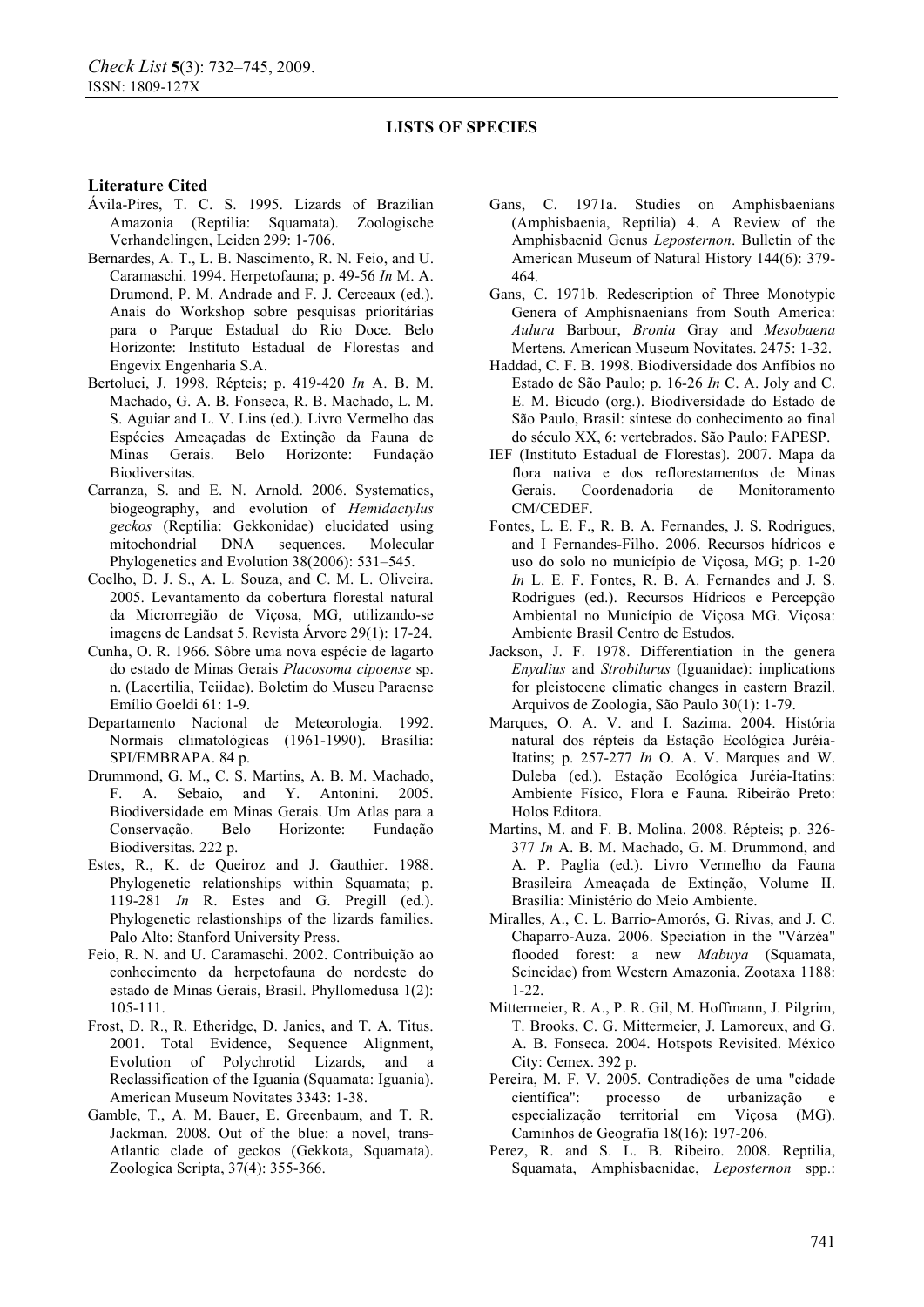Distribution extension, new state record, and geographic distribution map. Check List 4(3): 291- 294.

- Peters, J. A. and R. Donoso-Barros. 1970. Catalogue of the Neotropical Squamata. Part II. Lizards and amphisbaenians. Bulletin of the United States National Museum 297(2): 1-293.
- Porto, M., M. Soares, and U. Caramaschi. 2000. A new species of Leposternon Wagler, 1824 from Minas Gerais, Brazil, with a key to the species of the genus (Amphisbaenia, Amphisbaenidae). Boletim do Museu Nacional, Nova Série 412:1-10.
- Prudente, A. L. C. 2003. Diagnóstico das coleções brasileiras de répteis; p. 183-198 *In* A. L. Peixoto (org.). Coleções Biológicas de Apoio ao Inventário, Uso Sustentável e Conservação da Biodiversidade. Rio de Janeiro: Instituto de Pesquisas Jardim Botânico do Rio de Janeiro.
- Recorder, R. and C. Nogueira. 2007. Composição e diversidade de répteis na região sul do Parque Nacional Grande Sertão Veredas, Brasil Central. Biota Neotropica 7(3): 267-278.
- Ribon, R., J. E. Simon, and G. T. Mattos. Bird Extinctions in Atlantic Forest Fragments of the Viçosa Region, Southeastern Brazil. 2003. Conservation Biology 17(6): 1827-1839.
- Rödder, D., M. Solé and W. Böhme. 2008. Predicting the potential distributions of two alien invasive House geckos (Gekkonidae: *Hemidactylus frenatus, Hemidactylus mabouia*). North-Western Journal of Zoology 4(2): 236-246.
- Rodrigues, M. T. 1987. Sistemática, ecologia e zoogeografia dos *Tropidurus* do grupo *torquatus* ao sul do rio Amazonas (Sauria, Iguanidae). Arquivos de Zoologia. 31(3): 105-230.
- Rodrigues, M. T. 1988. Distribution of lizards of the genus Tropidurus in Brazil (Sauria, Iguanidae); p. 305-315 *In* W. Ronald Heyer and P. E. Vanzolini. (org.). Proceeding of a workshop on neotropical distribution patterns. Rio de Janeiro: Academia Brasileira de Ciências.
- Rodrigues, M. T. 2005. A conservação dos répteis brasileiros: os desafios para um país megadiverso. Megadiversidade 1(1): 87-94
- Rodrigues, M. T., M. A. Freitas, T. F. S. Silva, and C. E. V. Bertolotto. 2006. A new species of lizard genus Enyalius (Squamata, Leiosauridae) from the

highlands of Chapada Diamantina, state of Bahia, Brazil, with a key to species. Phyllomedusa 5(1): 11-24.

- SOS Mata Atlântica and INPE. 2008. Atlas dos remanescentes florestais de Mata Atlântica. Período 2000 a 2005. São Paulo: SOS Mata Atlântica e INPE. 157 p.
- Teixeira, R. L., K. Roldi and D. Vrcibradic. 2005. Ecological Comparisons between the Sympatric Lizards *Enyalius bilineatus* and *Enyalius brasiliensis* (Iguanidae, Leiosaurinae) from an Atlantic Rain-Forest Area in Southeastern Brazil. Journal of Herpetology 39(3): 504-509.
- Uetz, P. and J. Hallermann. 2008. How Many Species? Eletronic Database acessible at http://www.reptiledatabase.org/db-info/SpeciesStat.html. Capture on August 2009.
- Uzzel, T. M. 1959. The Lizards of the Genus *Placosoma*. Occasional Papers of the Museum of Zoology, University of Michigan 606: 1-16.
- Uzzel, T. M. 1962. Additional Notes on Teiid Lizards of the Genus Placosoma. Copeia 1962(4): 833-835.
- Uzzel, T. M. 1969. The status of the genera *Ecpleopus*, *Arthroseps* and *Aspidolaemus* (Sauria, Teiidae). Postilla 135: 1-23.
- Vanzolini, P. E. 1978. On South American *Hemidactylus* (Sauria, Gekkonidae). Papéis Avulsos de Zoologia (São Paulo) 31(20): 307-343.
- Vanzolini, P. E. 2002. An aid to the identification of the South American species of *Amphisbaena* (Squamata, Amphisbaenidae). Papéis Avulsos de Zoologia (São Paulo) 42(15): 351-362.
- Vanzolini, P. E., A. M. M. Ramos-Costa and L. J. Vitt. 1980. Répteis das Caatingas. Rio de Janeiro: Academia Brasileira de Ciências. 161 p.
- Vianello, R. L. and A. R. Alves. 1991. Meteorologia Básica e Aplicações. Viçosa: Imprensa Universitária. 487 p.
- Vidal, N., A. Azvolinsky, C. Cruaud, and S. B. Hedges. 2007. Origin of tropical American burrowing reptiles by transatlantic rafting. Biology Letters 4(1): 115-118.

Received December 2008

Accepted September 2009

Published online September 2009

**Appendix 1.** Voucher specimens from municipality of Viçosa. Point data refer to localities in Figure 1.

*Ameiva ameiva* – MZUFV 070, unknown specific locality, 03/Nov/1973.

*Amphisbaena alba* – MZUFV 228, unknown specific locality, 05/Apr/1993; MZUFV 300, Nobres Community (Rural Area), 18/Mar/1999, 20.749167° S, 42.924167° W, Point 5; MZUFV 478, Acamari Condominium, 10/Mar/2005, 20.781727° S, 42.877638° W, Point 23; MZUFV 630, *Mata do Paraíso*, inside

**————————————————**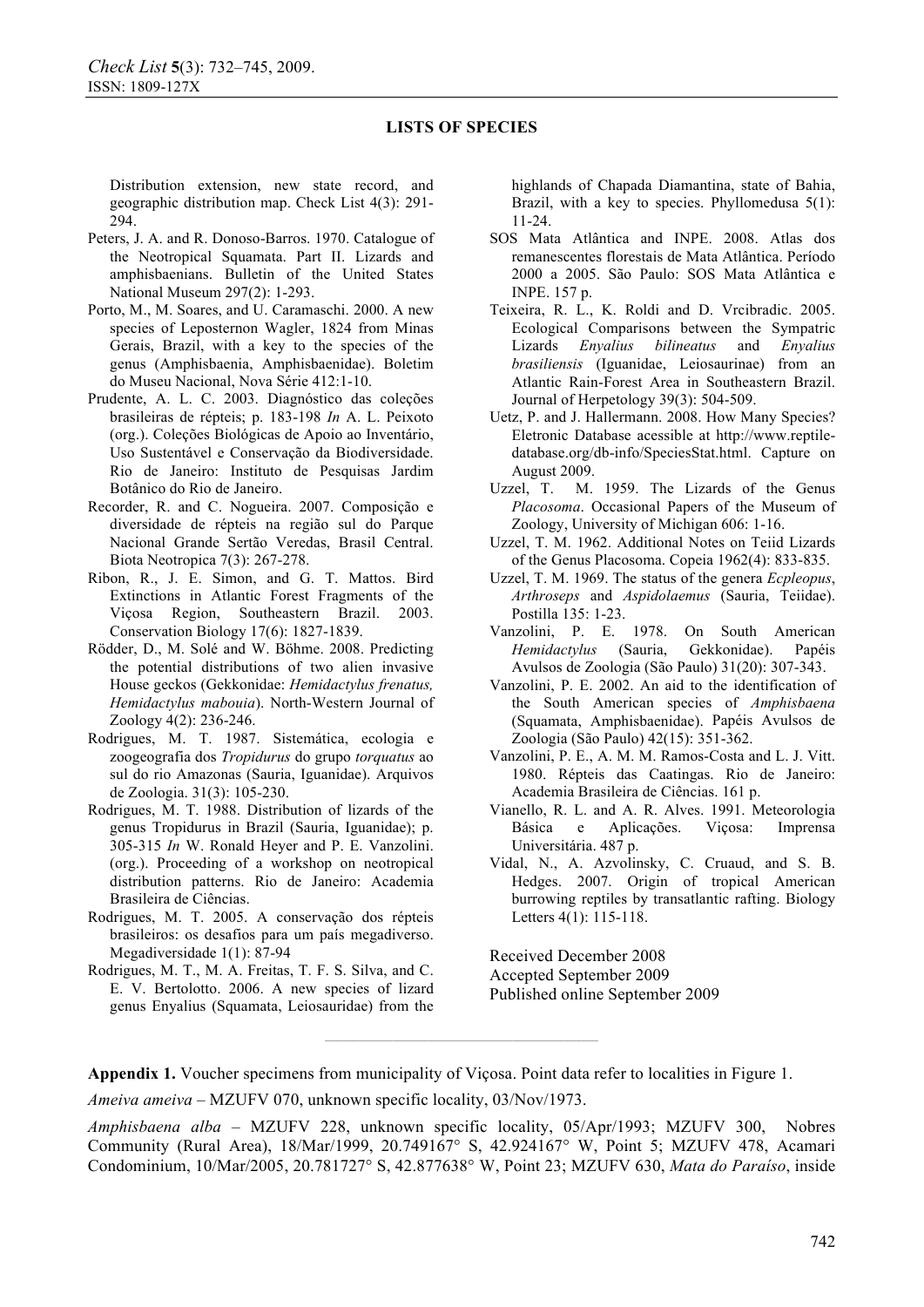forest, 09/Jan/2008, 20.806458° S, 42.851260° W, Point 29; MZUFV 660, *Mata do Paraíso*, old pasture area, 15/Apr/2008, 20.801692° S, 42.864129° W, Point 26; MZUFV 764, unknown specific locality, 17/Feb/2009; MZUFV 767 UFV, Dendrology, 20/Mar/2009, 20.774483° S, 42.875004° W, Point 21.

*Anolis fuscoauratus* – MZUFV 285, unknown specific locality, 15/Apr/1995; MZUFV 488, *Mata do Seu Nico*, 01/Sep/2005, 20.797775° S, 42.846359° W, Point 24; MZUFV 609, *Mata do Paraíso*, old pasture area, 19/Dec/2007, 20.801727° S, 42.863523° W, Point 26.

*Diploglossus fasciatus* – MZUFV 477, *Júlia Molá* Condominium, 28/Feb/2005, 20.743655° S, 42.877941° W, Point 4.

*Ecpleopus gaudichaudii* – MZUFV 188, UFV (without specific locality), 21/Oct/1988; MZUFV 191, unknown specific locality, 27/Jun/1980; MZUFV 192, unknown specific locality, 27/Jun/1980; MZUFV 193, *Nova Viçosa*, 24/Nov/1989, 20.770855° S, 42.898364° W, Point 18; MZUFV 336, unknown specific locality, 22/Jan/1994; MZUFV 339, UFV, Apiary, 20/May/1998, 20.758766° S, 42.868521° W, Point 12; MZUFV 476, unknown specific locality, 08/Mar/2005; MZUFV 504, unknown specific locality, 21/Aug/2006; MZUFV 604, *Mata do Paraíso*, old pasture area, 13/Sep/2007, 20.801727° S, 42.863523° W, Point 26; MZUFV 605, unknown specific locality, -/Sep/2004; MZUFV 607, *Rua dos Estudantes*  (Estudantes Street), 01/Nov/2007, 20.755583° S, 42.875564° W, Point 8; MZUFV 618, *Mata do Paraíso*, old pasture area, 08/Jan/2008, 20.801662° S, 42.862965° W, Point 26; MZUFV 659, *Mata do Paraíso*, old pasture area, 15/Apr/2008, 20.801662° S, 42.862965° W, Point 26; MZUFV 661, *Mata do Paraíso*, old pasture area, 13/Mar/2008, 20.801662° S, 42.862965° W, Point 26; MZUFV 702, *Mata do Paraíso*, old pasture area, 07/Jun/2008, 20.801662° S, 42.862965° W, Point 26; MZUFV 705, *Mata do Paraíso*, old pasture area, 13/Sep/2008, 20.801662° S, 42.862965° W, Point 26; MZUFV 726, *Mata do Paraíso*, inside forest, 22/Oct/2008, 20.806466° S, 42.852298° W, Point 29; MZUFV 796, *Mata do Paraíso*, old pasture area, 19/Oct/2008, 20.801662° S, 42.862965° W, Point 26; MZUFV 797, *Mata do Paraíso*, old pasture area, 30/Apr/2009, 20.801662° S, 42.862965° W, Point 26; MZUFV 798, *Mata do Paraíso*, old pasture area, 28/Apr/2009, 20.801662° S, 42.862965° W, Point 26.

*Enyalius bilineatus* – MZUFV 108, UFV, CEE, without date, 20.761850° S, 42.866935°, Point 13; MZUFV 160, *Pau de Paina*, 21/May/1988, 20.741606°S, 42.881150° W, Point 3; MZUFV 314, *Mata do Paraíso* (without specific locality), 20/Sep/2001; MZUFV 337, *Mata do Paraíso* (without specific locality), - /Sep/2001; MZUFV 345, UFV, *Museu de Zoologia João Moojen*, 20/Jun/2002, 20.753965° S, 42.872039° W, Point 7; MZUFV 498, *Mata do Paraíso* (without specific locality), 04/Sep/2006; MZUFV 511, *Mata do Paraíso*, inside forest, 12/Oct/2006, 20.806466° S, 42.852298° W, Point 29; MZUFV 537, *Mata do Paraíso*, old pasture area, 18/Aug/2007, 20.801662° S, 42.862965° W, Point 26; MZUFV 538, *Mata do Paraíso*, old pasture area, 16/Aug/2007, 20.801662° S, 42.862965° W, Point 26; MZUFV 600, unknown specific locality and date; MZUFV 601, *Mata do Paraíso*, old pasture area, -/Sep/2007, 20.801662° S, 42.862965° W, Point 26; MZUFV 602, *Mata do Paraíso*, old pasture area, -/Sep/2007, 20.801662° S, 42.862965° W, Point 26; MZUFV 603, *Mata do Paraíso*, old pasture area, -/Sep/2007, 20.801662° S, 42.862965° W, Point 26; MZUFV 623, *Mata do Paraíso*, road in forest near lagoon, 20/Dec/2008, 20.800775° S, 42.862920° W, Point 25; MZUFV 700, *Mata do Paraíso*, old pasture area, 26/Aug/2008, 20.801662° S, 42.862965° W, Point 26; MZUFV 730, *Mata do Paraíso*, old pasture area, 28/Nov/2008, 20.801662° S, 42.862965° W, Point 26.

*Enyalius brasiliensis* – MZUFV 103, UFV (without specific locality), 02/May/1940, 20.761176° S, 42.869134° W, Point 13; MZUFV 179, *Mata do Paraíso* (without specific locality), 10/Oct/1992; MZUFV 233, *Mata do Paraíso* (without specific locality), 21/Nov/1977; MZUFV 450, UFV, *Mata da Biologia*, without date, 20.757912° S, 42.862189° W, Point 11; MZUFV 496, *Mata do Paraíso*, inside forest, 02/Feb/2006, 20.806458° S, 42.851260° W, Point 29; MZUFV 497, *Mata do Paraíso*, inside forest, 11/Apr/2006, 20.806458° S, 42.851260° W, Point 29; MZUFV 499, *Mata do Paraíso*, inside forest, 07/Oct/2006, 20.806458° S, 42.851260° W, Point 29; MZUFV 500, *Mata do Paraíso*, inside forest, 07/Oct/2006, 20.806458° S, 42.851260° W, Point 29; MZUFV 501, *Mata do Paraíso*, inside forest, 10/Oct/2006, 20.806458° S, 42.851260° W, Point 29; MZUFV 507, *Mata do Paraíso*, inside forest,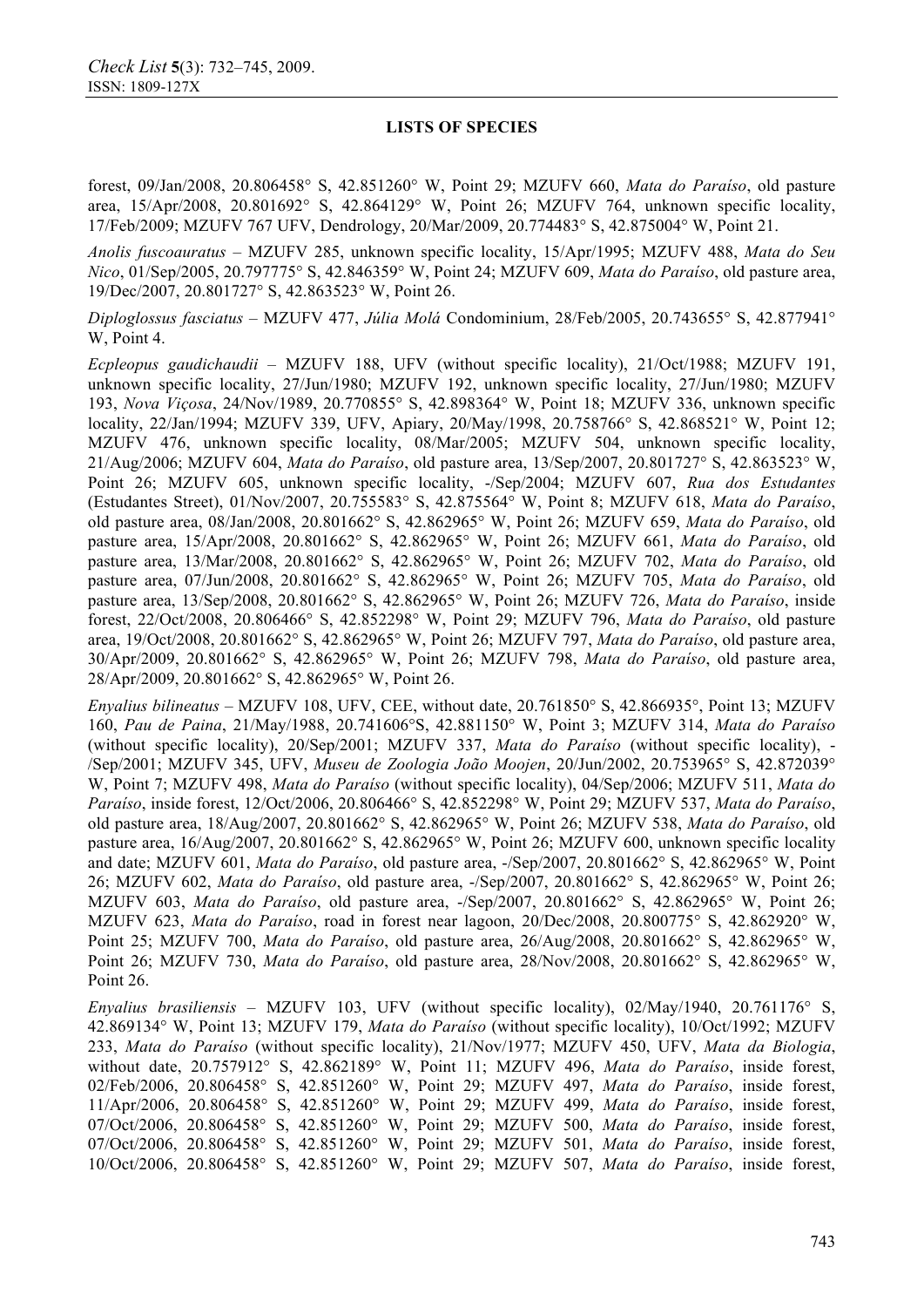21/Oct/2006, 20.806458° S, 42.851260° W, Point 29; MZUFV 508, *Mata do Paraíso*, inside forest, 21/Oct/2006, 20.806458° S, 42.851260° W, Point 29; MZUFV 509, *Mata do Paraíso*, inside forest, 21/Oct/2006, 20.806458° S, 42.851260° W, Point 29; MZUFV 510, *Mata do Paraíso*, inside forest, 12/Oct/2006, 20.806458° S, 42.851260° W, Point 29; MZUFV 701, *Mata do Paraíso*, track inside forest, 15/Sep/2008, 20.802695° S, 42.857950° W, Point 27; MZUFV 793, *Mata do Paraíso*, inside forest, 05/May/2009, 20.806458° S, 42.851260° W, Point 29.

*Hemidactylus mabouia* – MZUFV 046, UFV, CCB, 05/May/1982, 20.759234° S, 42.870353° W, Point 13; MZUFV 048, UFV, *Museu de Zoologia João Moojen*, 23/Nov/1983, 20.753965° S, 42.872039° W, Point 7; MZUFV 049, unknown specific locality, 25/Nov/1984; MZUFV 051, UFV, CEE, 10/Nov/1973, 20.761850° S, 42.866935° W, Point 13; MZUFV 052, UFV Cooperative, 08/Sep/1973, 20.762748° S, 42.869842° W, Point 14; MZUFV 053, unknown specific locality and date; MZUFV 122, unknown specific locality, 14/Mar/1988; MZUFV 203, unknown specific locality, 22/Apr/1988;MZUFV 123, unknown specific locality, 14/Mar/1988; MZUFV 145, *Parque do Ipê*, 29/Feb/1988, 20.724585° S, 42.868040° W, Point 1; MZUFV 146, *Parque do Ipê*, 29/Feb/1988, 20.724585° S, 42.868040° W, Point 1; MZUFV 156, UFV, Women's Lodging House, 17/May/1988, 20.759170° S, 42.869369° W, Point 13; MZUFV 159, unknown specific locality, 17/May/1988; MZUFV 161, *Pau de Paina*, 21/May/1988, 20.741606° S, 42.881150° W, Point 3; MZUFV 162, unknown specific locality, 21/May/1988; MZUFV 163, *Pau de Paina*, 21/May/1988, 20.741606° S, 42.881150° W, Point 3; MZUFV 164, *Pau de Paina*, 21/May/1988, 20.741606° S, 42.881150° W, Point 3; MZUFV 168, UFV Apiary, 10/Apr/1088, 20.758766°S, 42.868521°W, Point 12; MZUFV 182, unknown specific locality, 28/Apr/1988; MZUFV 184, unknown specific locality, 25/Apr/1988; MZUFV 203, unknown specific locality, 22/Apr/1988.

*Leposternon microcephalum* – MZUFV 155, UFV (without specific locality), 18/May/1988; MZUFV 255, unknown specific locality, 05/Sep/1990; MZUFV 490, unknown specific locality, 07/Nov/2005; MZUFV 532, unknown specific locality, -/Nov/2006; MZUFV 622, Rural Area (without specific locality), 20/Dec/2007; MZUFV 707, Acamari Condominium, 11/Sep/2008, 20.781727° S, 42.877638° W, Point 23; MZUSP 6560, unknown specific locality and date.

*Mabuya dorsivittata* – MZUFV 058, unknown specific locality, -/Nov/1973; MZUFV 196, unknown specific locality, 21/Sep/1993; MZUFV 061, UFV Stable, 10/Aug/1973, 20.779919° S, 42.861462° W, Point 22; MZUFV 063, UFV, CCB, 30/May/1985, 20.759234° S, 42.870353° W, Point 13; MZUFV 197, unknown specific locality, 15/Sep/1993; MZUFV 327, *Mata do Paraíso* (without specific locality), 07/Feb/2002; MZUFV 655, *Mata do Paraíso*, old pasture area, 22/Feb/2008, 20.801662° S, 42.862965° W, Point 26; MZUFV 656, *Mata do Paraíso*, old pasture area, 09/Jan/2008, 20.801662° S, 42.862965° W, Point 26; MZUFV 657, *Mata do Paraíso*, old pasture area, 09/Jan/2008, 20.801662° S, 42.862965° W, Point 26; MZUFV 662, *Mata do Paraíso*, old pasture area, 12/Apr/2008, 20.801662° S, 42.862965° W, Point 26; MZUFV 794, *Mata do Paraíso*, old pasture area, 05/May/2009, 20.801662° S, 42.862965° W, Point 26; MZUFV 801, *Mata do Paraíso*, old pasture area, 19/Apr/2008, 20.801662° S, 42.862965° W, Point 26.

*Ophiodes* cf. *striatus* – MZUFV 027, UFV, *Vila Gianetti*, 23/Oct/1983, 20.754290° S, 42.871803° W, Point 7; MZUFV 028, UFV *Stable*, -/Oct/1973, 20.779919° S, 42.861462° W, Point 22; MZUFV 030, UFV, Coffee Plantation, 27/Oct/1973, 20.769094° S, 42.870068° W, Point 17; MZUFV 031, UFV (without specific locality), -/Jul/1973, 20.761176° S, 42.869134° W, Point 13; MZUFV 035, Paraíso Farm, 20/Nov/1980, 20.805057° S, 42.873880° W, Point 28; MZUFV 036, UFV (without specific locality), 08/Nov/1982, 20.761176° S, 42.869134° W, Point 13; MZUFV 198, Acamari Condominium, 18/Dec/1992, 20.781727° S, 42.877638° W, Point 23; MZUFV 229, unknown specific locality, -/-/1993; MZUFV 331, unknown specific locality, -/Feb/2002; MZUFV 481, unknown specific locality, 15/Apr/2005; MZUFV 763, *Mata do Paraíso*, old pasture area, 13/Feb/2009, 20.801662° S, 42.862965° W, Point 26.

*Placosoma* sp. – MZUFV 725, 18/Oct/2008, *Mata do Paraíso*, inside forest, 20.806458° S, 42.851260° W, Point 29; MZUFV 731, 02/Dec/2008, *Mata do Paraíso*, inside forest, 20.806458° S, 42.851260° W, Point 29.